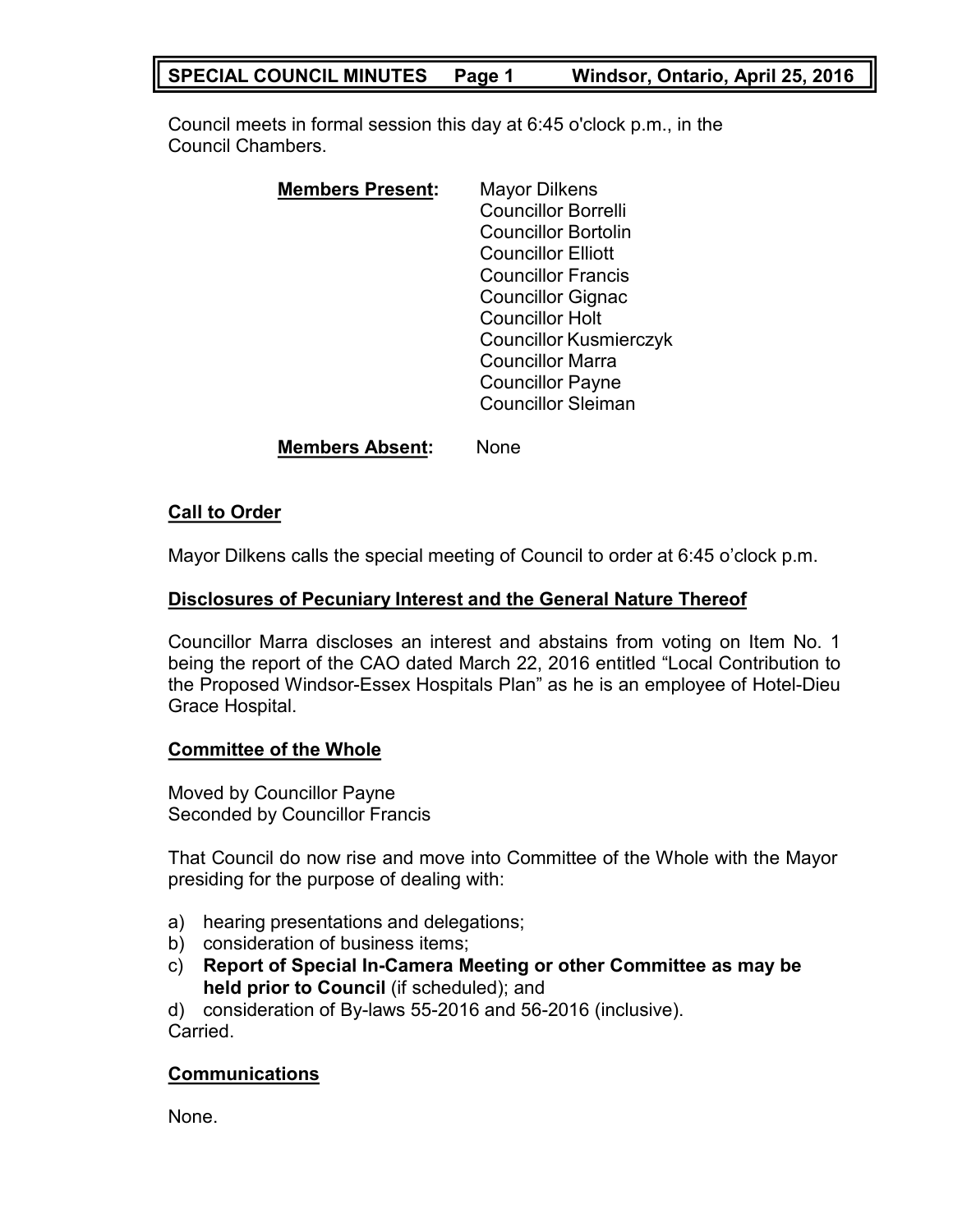## **Consent Agenda**

None.

## **Presentations & Delegations**:

## **Local Contribution to the Proposed Windsor-Essex Hospitals Plan**

## **Philippa von Ziegenweidt, Citizens for an Accountable Mega-hospital Planning Process**

Philippa von Ziegenweidt, Citizens for an Accountable Mega-hospital Planning Process, appears before Council to ask that Council not approve the required funding of the City's share of the total upset City/County contribution by way of a one-time dedicated property tax levy increase, stating that there is still a need for public consultation on the new hospital, a need for a solid analysis, a need for a financial impact analysis on transit issues that would arise, and concludes by stressing that there are more costs that are not currently known at this time.

## **Caroline Taylor, resident of Ward 2**

Caroline Taylor, resident of Ward 2, appears before Council to ask that Council not approve the required funding of the City's share of the total upset City/County contribution by way of a one-time dedicated property tax levy increase, stating that not enough time has been spent to review the proposal and that the proposed new hospital would create harm to this city and create a disjointed region.

## **Larry Duffield, representing Windsor Essex Chapter – CARP, A New Vision of Aging for Canada**

Larry Duffield, representing Windsor Essex Chapter – CARP, A New Vision of Aging for Canada, appears before Council to ask that Council approve the required funding of the City's share of the total upset City/County contribution by way of a one-time dedicated property tax levy increase, stating that seniors comprise a very important segment of the regional population, and that this project needs to move forward expeditiously.

## **Dr. Lisa Porter,** ✓✓**county**✓✓ **resident**

Dr. Lisa Porter, county resident, appears before Council to ask that Council approve the required funding of the City's share of the total upset City/County contribution by way of a one-time dedicated property tax levy increase, suggesting that the existing hospitals pose challenges and affect potential research grants and Windsor is oftentimes not eligible for many grant opportunities due to these existing conditions, and concludes by stating that the proposed new hospital will greatly move things in the right direction.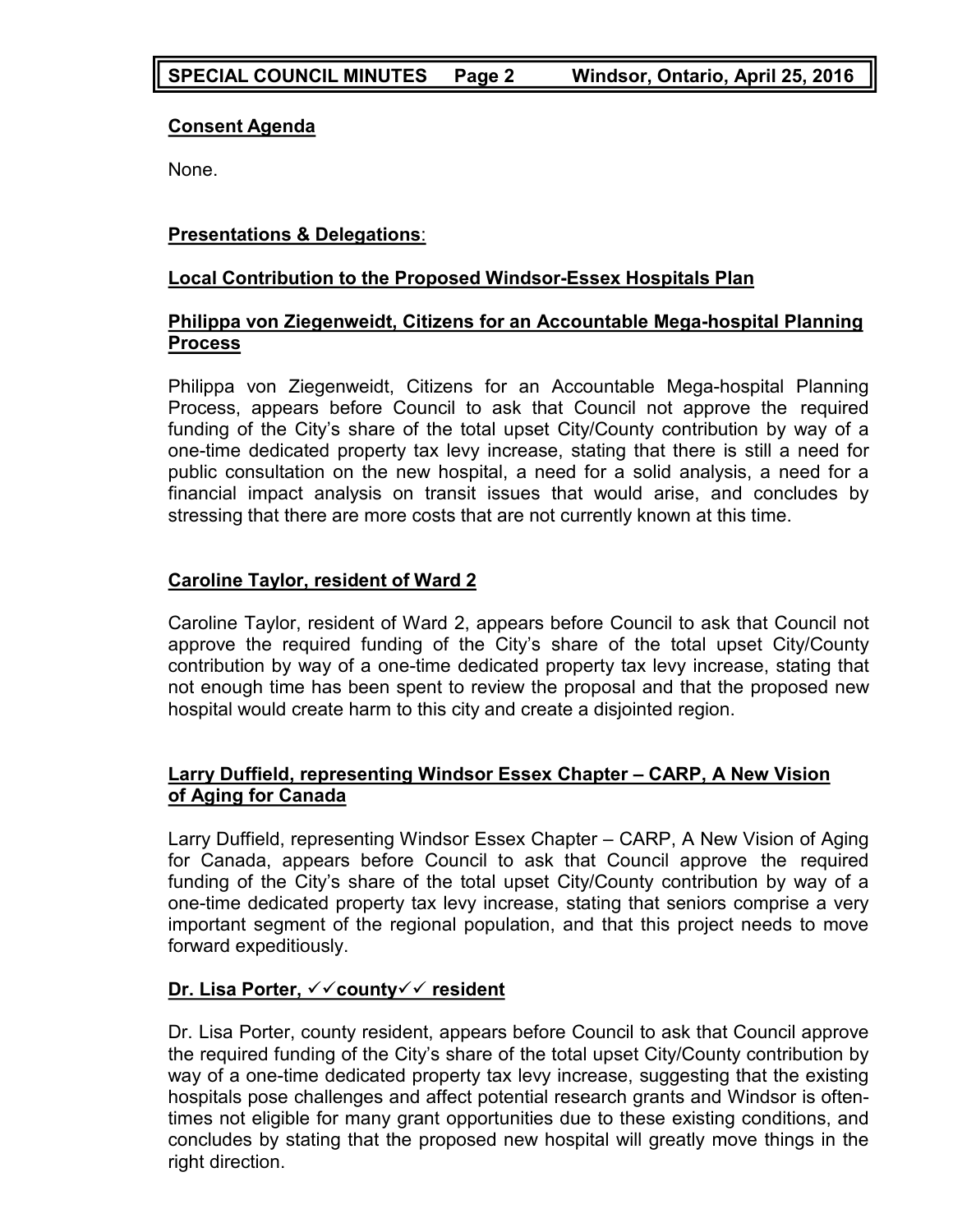## **Gerald Pouget, resident of Ward 4**

Gerald Pouget, resident of Ward 4, appears before Council to ask that Council not approve the required funding of the City's share of the total upset City/County contribution by way of a one-time dedicated property tax levy increase, suggesting that the proposed new hospital is too costly and will detrimentally affect those that are financially challenged, and concludes by asking that consideration be given to expanding and renovating the existing hospital locations and to expropriate as necessary.

## **John Holmes, resident of Ward 6**

John Holmes, resident of Ward 6, appears before Council to ask that Council not approve the required funding of the City's share of the total upset City/County contribution by way of a one-time dedicated property tax levy increase, stating that this issue should not be rushed like other recent projects and that a detailed impact study needs to be undertaken as a first step, and concludes by suggesting this would be simple taxation without representation and believes that Council does not have the legal or moral authority to collect what amounts to a "health tax".

## **Cathy Greenwell, resident of Ward 2**

Cathy Greenwell, resident of Ward 2, appears before Council to ask that Council not approve the required funding of the City's share of the total upset City/County contribution by way of a one-time dedicated property tax levy increase, stating that this project needs to be fully reviewed first.

## **Lori Hill, resident of Ward 4**

Lori Hill, resident of Ward 4, appears before Council to ask that Council not approve the required funding of the City's share of the total upset City/County contribution by way of a one-time dedicated property tax levy increase, stating that the wellness of the citizens is not being taken seriously and that there needs to be a fulsome discussion on this project, and concludes by suggesting that there is a need for reasonable accessibility which has not been met with the proposed site, and that the people's voice deserves respect.

## **Greg Heil, resident of Ward 4**

Greg Heil, resident of Ward 4, appears before Council to ask that Council not approve the required funding of the City's share of the total upset City/County contribution by way of a one-time dedicated property tax levy increase, requesting that this be deferred pending confirmation of provincial funding.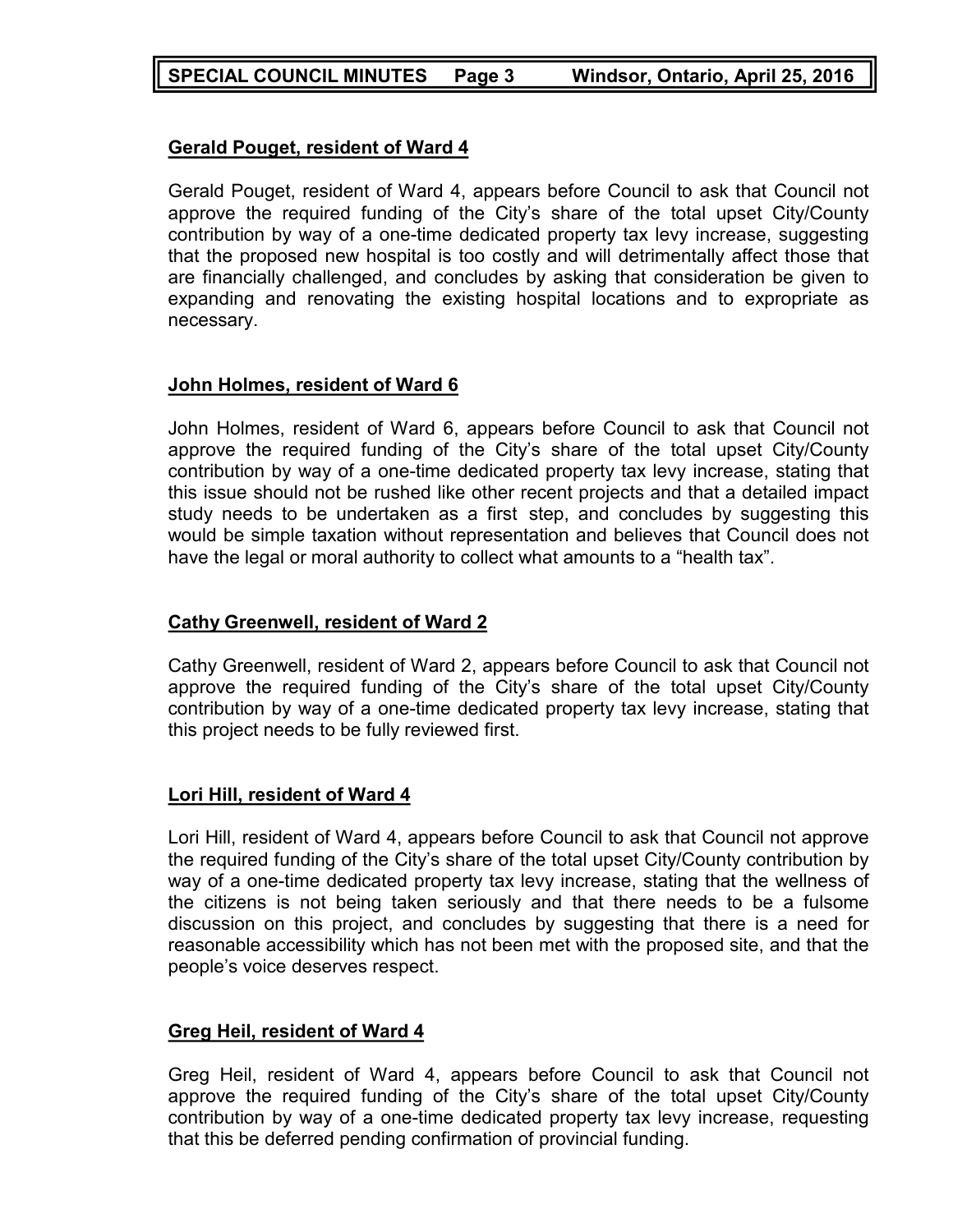## **Patrick Hannon, resident of Ward 5**

Patrick Hannon, resident of Ward 5, appears before Council to ask that Council not approve the required funding of the City's share of the total upset City/County contribution by way of a one-time dedicated property tax levy increase, suggesting that there's been too much focus on a new building and no discussion on the more important issue of staffing levels and concludes by requesting that this matter be deferred until such time as more specifics are provided on the plan.

## **Lisa Pike, resident**

Lisa Pike, resident, appears before Council to ask that Council not approve the required funding of the City's share of the total upset City/County contribution by way of a one-time dedicated property tax levy increase, suggesting that there are too many unanswered and troubling questions pertaining to this plan.

## **Howard Weeks, resident of Ward 4**

Howard Weeks, resident of Ward 4, appears before Council to ask that Council not approve the required funding of the City's share of the total upset City/County contribution by way of a one-time dedicated property tax levy increase, and requests that this matter be deferred to allow for more information to be provided to residents and concludes by stating that a health care plan needs to be developed taking into account the needs of all residents.

## **James Coulter, resident of Ward 6**

James Coulter, resident of Ward 6, appears before Council to ask that Council not approve the required funding of the City's share of the total upset City/County contribution by way of a one-time dedicated property tax levy increase, as there are a lot of unknown costs at this point in time (increased transit for example), and concludes by asking that the matter be deferred until a valid and thorough cost estimate is provided.

## **David Hanna, resident of Ward 1**

David Hanna, resident of Ward 1, appears before Council to ask that Council not approve the required funding of the City's share of the total upset City/County contribution by way of a one-time dedicated property tax levy increase, and asks that the matter be deferred until such time as more information is provided, especially in terms of asset costs and potential cost over-runs.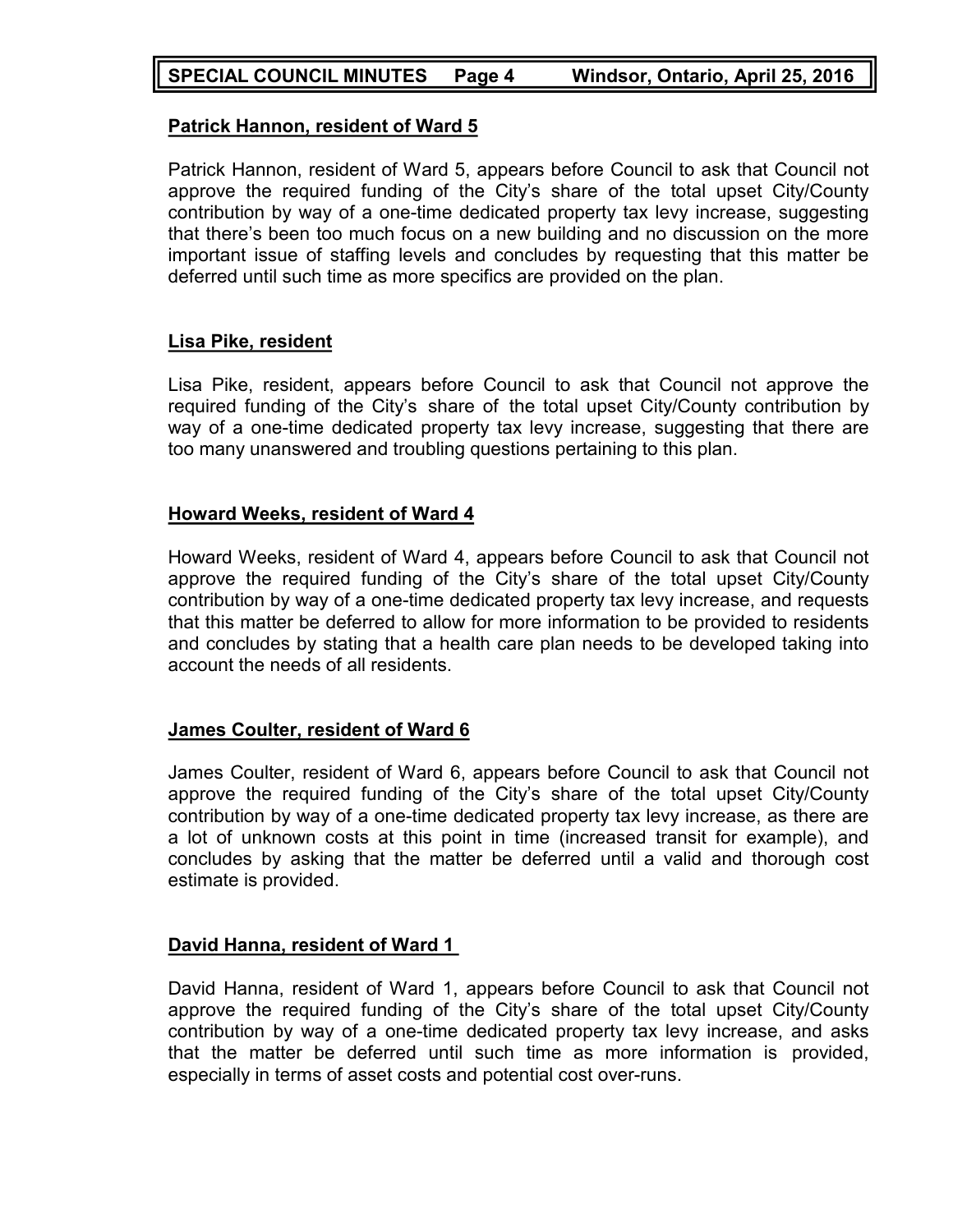## **SPECIAL COUNCIL MINUTES Page 5 Windsor, Ontario, April 25, 2016**

### **Raymond Hoang, resident of Ward 6**

Raymond Hoang, resident of Ward 6, appears before Council to ask that Council not approve the required funding of the City's share of the total upset City/County contribution by way of a one-time dedicated property tax levy increase, as the issue of transit access to the proposed new site has not been clearly examined and that there are unknown infrastructure costs that need to be taken into account.

#### **Nestor Chyz, resident of Ward 4**

Nestor Chyz, resident of Ward 4, appears before Council to ask that Council not approve the required funding of the City's share of the total upset City/County contribution by way of a one-time dedicated property tax levy increase, stating that this is a tough sell for area residents and members of Council need to think big picture in terms of legacy.

#### **Jacquie Krause, resident of Ward 4**

Jacquie Krause, resident of Ward 4, appears before Council to ask that Council not approve the required funding of the City's share of the total upset City/County contribution by way of a one-time dedicated property tax levy increase, expressing her view that there were no public consultations on the project and concludes by suggesting that there is a lack of accountability on this, which is unfortunate given the impact it will have on all residents.

## **Kathryn Tisdale, resident of Ward 4**

Kathryn Tisdale, resident of Ward 4, appears before Council to ask that Council not approve the required funding of the City's share of the total upset City/County contribution by way of a one-time dedicated property tax levy increase, requesting that the plan not go forward in its current form and directs Council's attention to the website [www.vacantwindsor.weebly.com.](http://www.vacantwindsor.weebly.com/) to demonstrate the large number of vacant properties that already exists in Windsor, and states that gutting the City for urban sprawl does not work.

## **Karen Demers, representing the Seniors Advisory Committee**

Karen Demers, representing the Seniors Advisory Committee, appears before Council to ask that Council approve the required funding of the City's share of the total upset City/County contribution by way of a one-time dedicated property tax levy increase, as there is a need for improved health care.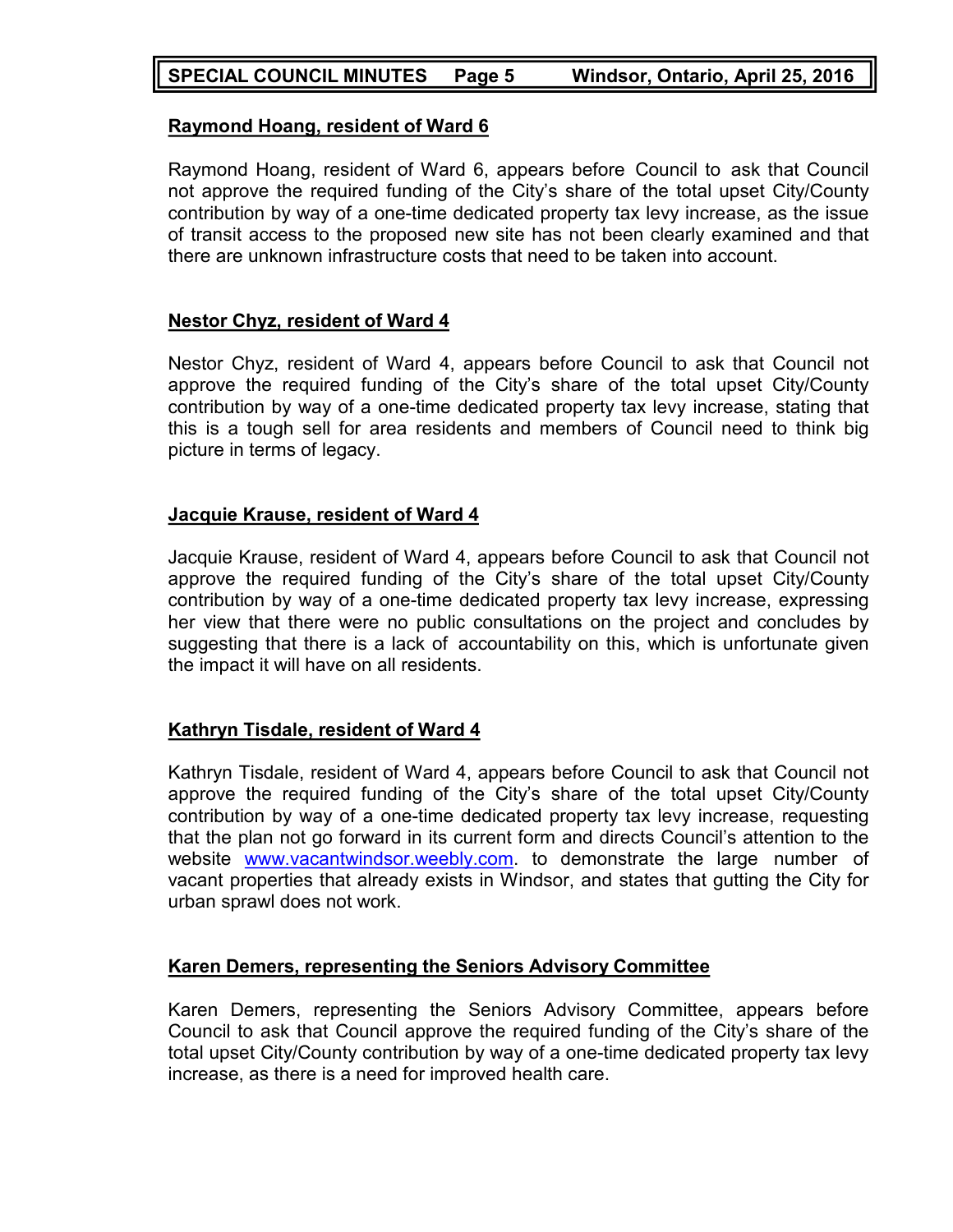## **Doris Benko, resident of Ward 5**

Doris Benko, resident of Ward 5, appears before Council to ask that Council not approve the required funding of the City's share of the total upset City/County contribution by way of a one-time dedicated property tax levy increase, as it is premature given that the provincial government has not given the final go-ahead on the project and concludes by reiterating opposition to diverting funds that could be used for much needed road rehabilitation.

## **Rebecca Blaevoet, resident**

Rebecca Blaevoet, resident, appears before Council to ask that Council not approve the required funding of the City's share of the total upset City/County contribution by way of a one-time dedicated property tax levy increase, expressing caution over unknown costs required to redevelop land that is currently for agricultural use, and concludes by stating that a levy is premature in the absence of all known possible costs that could arise, including transit costs.

## **Rita Haase, resident**

Rita Haase, resident, appears before Council to ask that Council not approve the required funding of the City's share of the total upset City/County contribution by way of a one-time dedicated property tax levy increase, suggesting that there are environmental ramifications attached to the proposed plan and suggests that the existing hospitals be renovated or chose a brownfield site for a new hospital.

## **Kim DeYong, Chair, Essex County Health Coalition**

Kim DeYong, Chair, Essex County Health Coalition, appears before Council to ask that Council not approve the required funding of the City's share of the total upset City/County contribution by way of a one-time dedicated property tax levy increase, suggesting that residents do not want additional health care costs and questions the need for a new mega hospital when the more important issue of "staffing" has not been addressed.

## **Shane Mitchell, resident**

Shane Mitchell, resident, appears before Council to ask that Council not approve the required funding of the City's share of the total upset City/County contribution by way of a one-time dedicated property tax levy increase, as it is important to preserve the County's rural lands and the current plan does not benefit the community as a whole and suggests that the "Buffalo model" be explored as part of a new approach to health care in the area.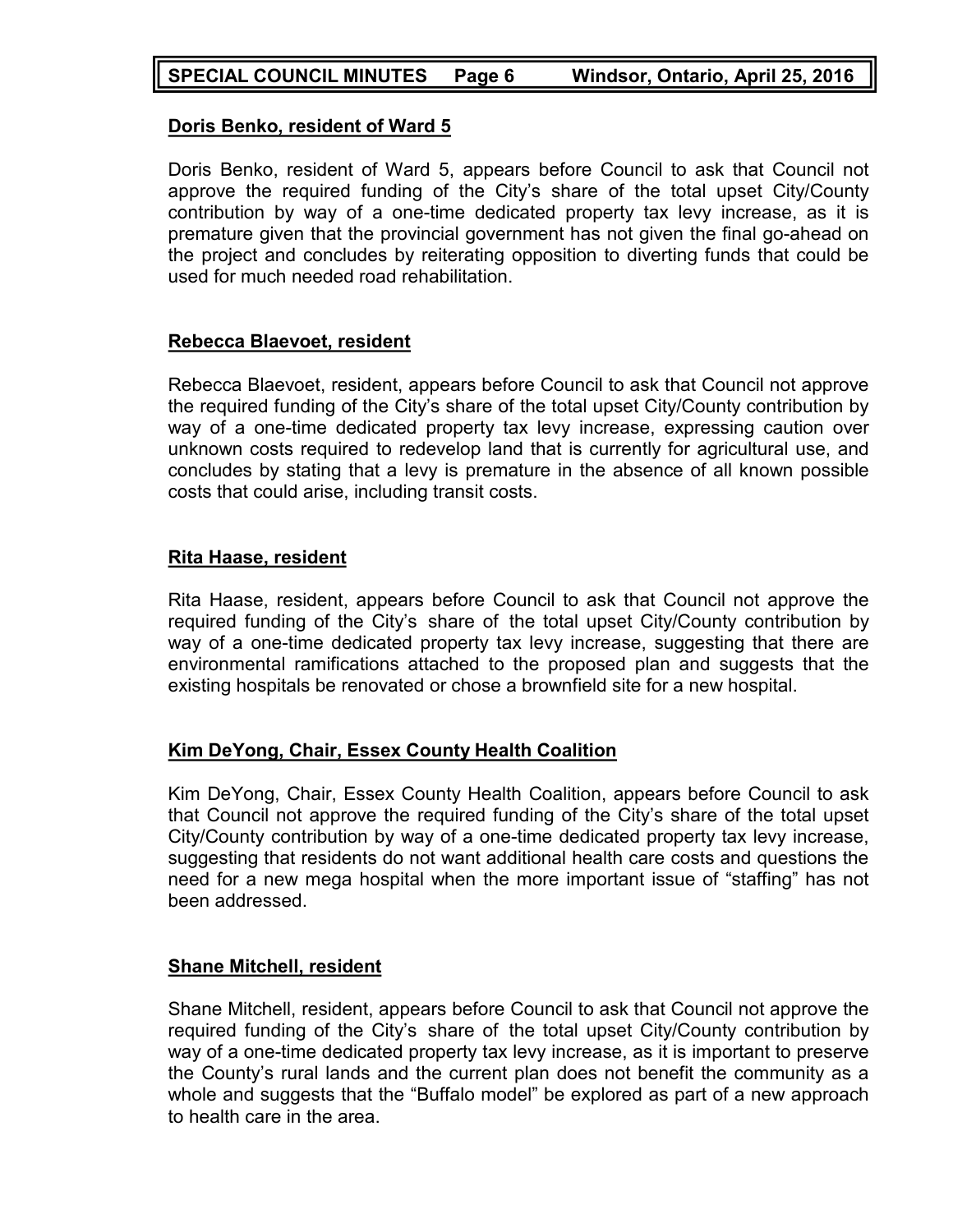## **Mitch Oncea, resident**

Mitch Oncea, resident, appears before Council to ask that Council not approve the required funding of the City's share of the total upset City/County contribution by way of a one-time dedicated property tax levy increase, as there has not been a ward-by-ward consultation on the project and that this should be deferred as it is premature to be considered at this point in time

## **Arleene Deschamps, resident**

Arleene Deschamps, resident, appears before Council to ask that Council not approve the required funding of the City's share of the total upset City/County contribution by way of a one-time dedicated property tax levy increase, suggesting that at this point in time, there are a lot of unknown costs and stresses that the building itself, whereby important, is not as determining a factor as that of "staffing" and concludes by stating that the current proposal is too costly and administrative costs for the hospitals should be looked at first.

#### **Jodi House, resident**

Jodi House, resident, appears before Council to ask that Council not approve the required funding of the City's share of the total upset City/County contribution by way of a one-time dedicated property tax levy increase, as a more cost-effective plan needs to be developed and suggests that Windsor has an infrastructure deficit that needs to be addressed as a priority.

## **Natalie Bownes, resident of Ward 3**

Natalie Bownes, resident of Ward 3, appears before Council to ask that Council not approve the required funding of the City's share of the total upset City/County contribution by way of a one-time dedicated property tax levy increase, as the proposed site will negatively impact residents, and accessibility needs to be a focus of any proposed site.

## **Lorena Shepley, representing Voices against Poverty**

Lorena Shepley, representing Voices against Poverty, appears before Council to ask that Council not approve the required funding of the City's share of the total upset City/County contribution by way of a one-time dedicated property tax levy increase, as the proposed site does not address accessibility for all citizens, thus creating a financial hardship for some residents and concludes by asking that due diligence be undertaken first, perhaps in the form of a impact study on those most vulnerable in the community.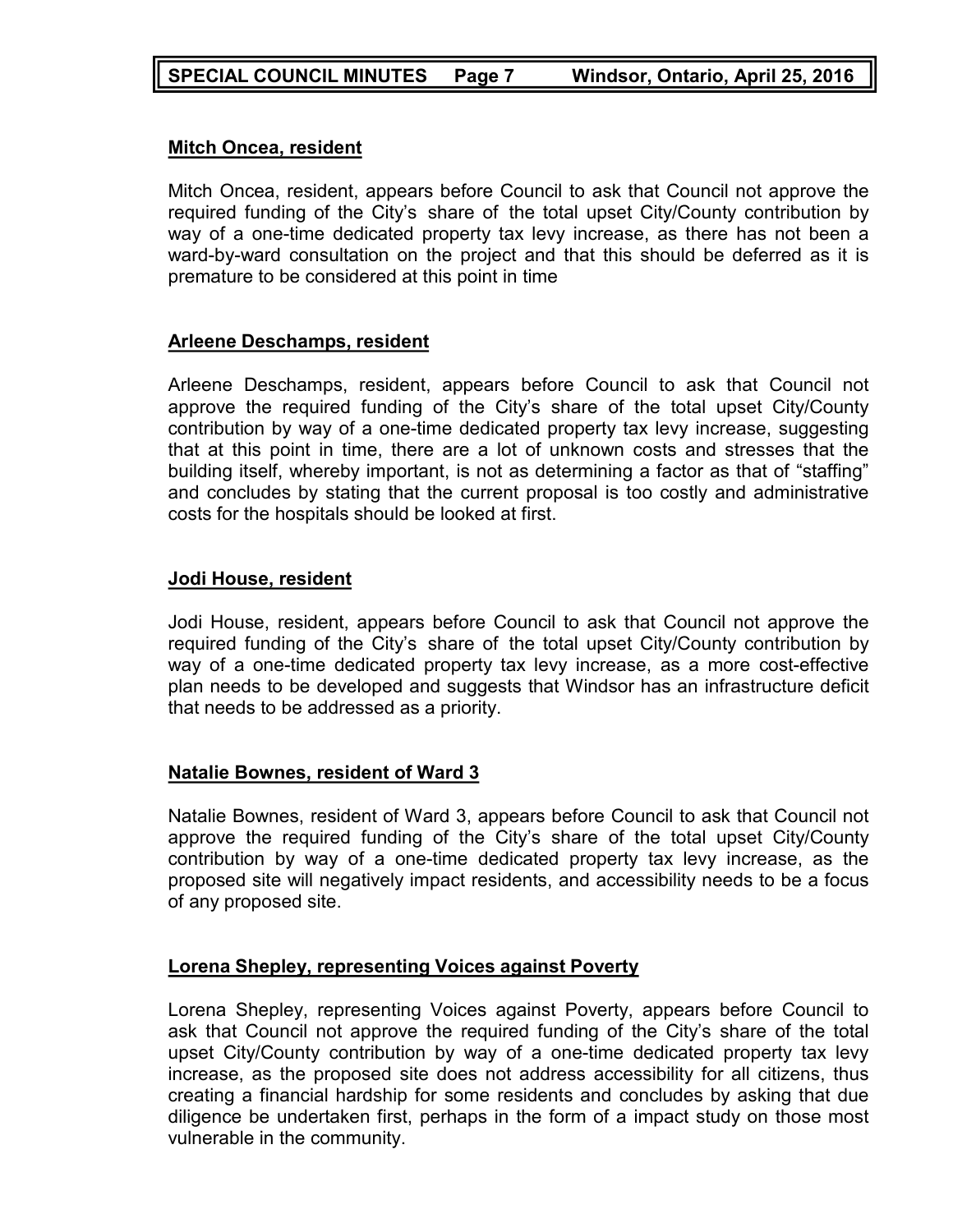## **SPECIAL COUNCIL MINUTES Page 8 Windsor, Ontario, April 25, 2016**

### **Beth Cook, representing Indigenous Community**

Beth Cook, representing Indigenous Community, appears before Council to ask that Council not approve the required funding of the City's share of the total upset City/County contribution by way of a one-time dedicated property tax levy increase, stressing that everyone has a right to access health care without discrimination and that a sincere focus needs to be made on transportation and accessibility when developing health care plans for the future and concludes by asking for a thorough consultation process, that includes aboriginals.

#### **Holger Eichhorn, resident**

Holger Eichhorn, resident, appears before Council to ask that Council not approve the required funding of the City's share of the total upset City/County contribution by way of a one-time dedicated property tax levy increase, as he predicts there are many unknown costs that have not been taken into account yet and that therefore this should be deferred until a clearer picture is developed.

## **David Musyj, CEO, Windsor Regional Hospital**

David Musyj, CEO, Windsor Regional Hospital, appears before Council and is available for questions regarding Council's consideration of approving the required funding of the City's share of the total upset City/County contribution by way of a one-time dedicated property tax levy increase.

Moved by Councillor Bortolin Seconded by Councillor Kusmierczyk

That City Council APPROVE that the required funding of the City's share of the total upset City/County contribution of \$200 million (to be reduced by any funding that the Hospitals may raise towards the cost of construction independently of the City/County contribution) be raised by way of:

- a one-time dedicated property tax levy increase of 1% starting in 2025 through 2028 or earlier based on interest earned and ending immediately thereafter;
- utilization of unallocated Samsung Lease Revenues beginning in 2020 through 2028;
- Earmarking \$10-million of the annual capital budget funding from 2021 to 2028.

The motion is **put** and is **lost**: Aye votes: Councillor Bortolin Nay votes: Councillors Elliott, Sleiman, Francis, Payne, Holt, Kusmierczyk, Borrelli and Gignac Abstain: Councillor Marra Absent: None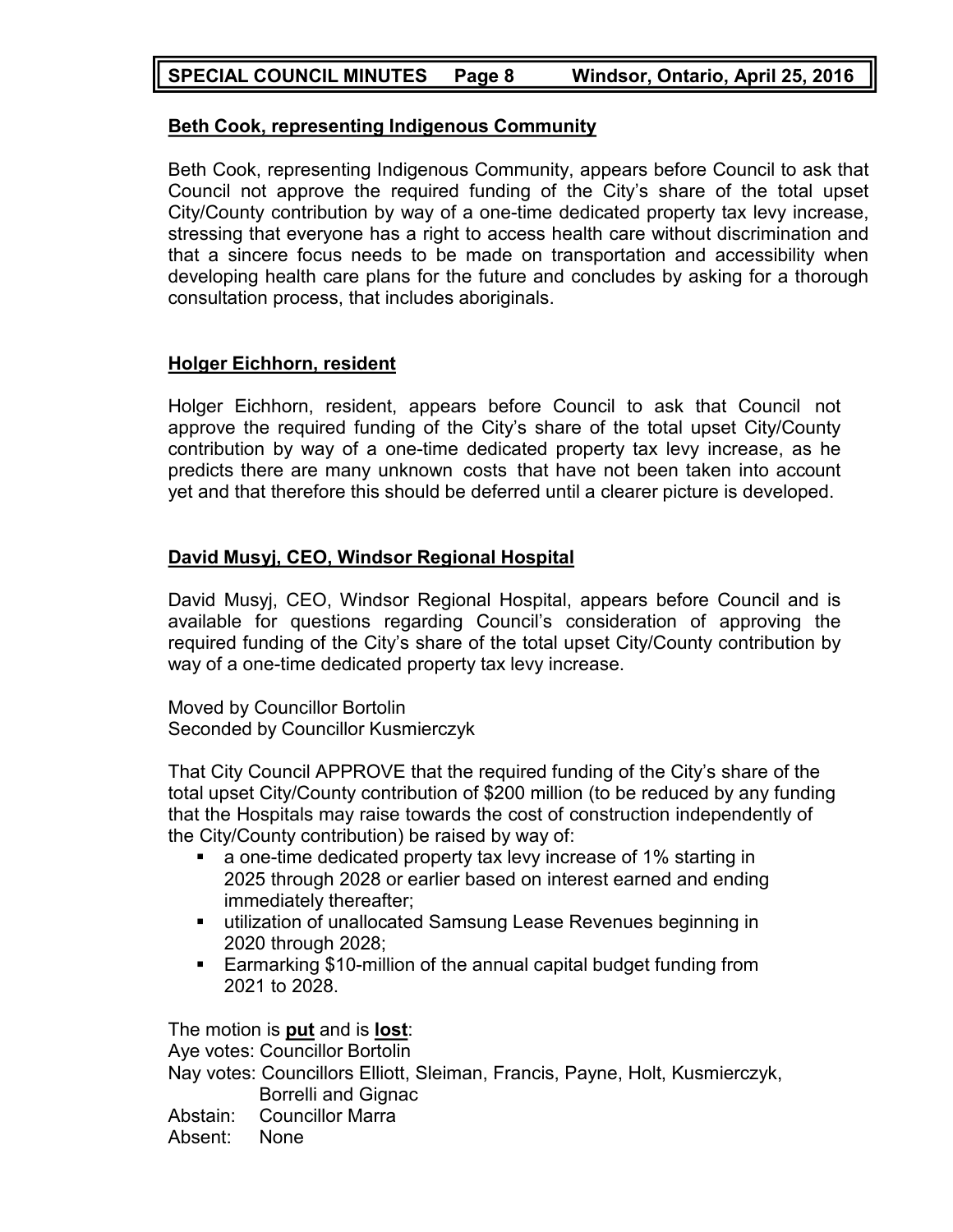## **SPECIAL COUNCIL MINUTES Page 9 Windsor, Ontario, April 25, 2016**

Agenda Item: 1 Report Number: 18193 Clerk's File: MH/12346

(For final disposition of this matter, see Clause **CR282/2016** in Schedule "A" attached hereto.)

### **Regular Business Items**

Nil.

## **Consideration of Committee Reports**

Moved by: Councillor Payne Seconded by: Councillor Sleiman

Decision Number: CR283/2016 That the **Report of the special In-camera** meeting held April 25, 2016, **BE ADOPTED** as presented. Carried.

ACO2016

#### **By-laws**

Moved by Councillor Gignac Seconded by Councillor Holt

That the following By-law No. 55-2016 and 56-2016 be introduced and read a first and second time:

- 55-2016 "A BY-LAW TO PROVIDE THAT PART-LOT CONTROL SHALL NOT APPLY TO CERTAIN LAND THAT IS WITHIN REGISTERED PLAN 12M-503, IN THE CITY OF WINDSOR"
- 56-2016 "A BY-LAW TO CONFIRM THE PROCEEDINGS OF THE COUNCIL OF THE CORPORATION OF THE CITY OF WINDSOR AT ITS MEETING HELD ON THE TWENTY-FIFTH DAY OF APRIL, 2016"

Carried.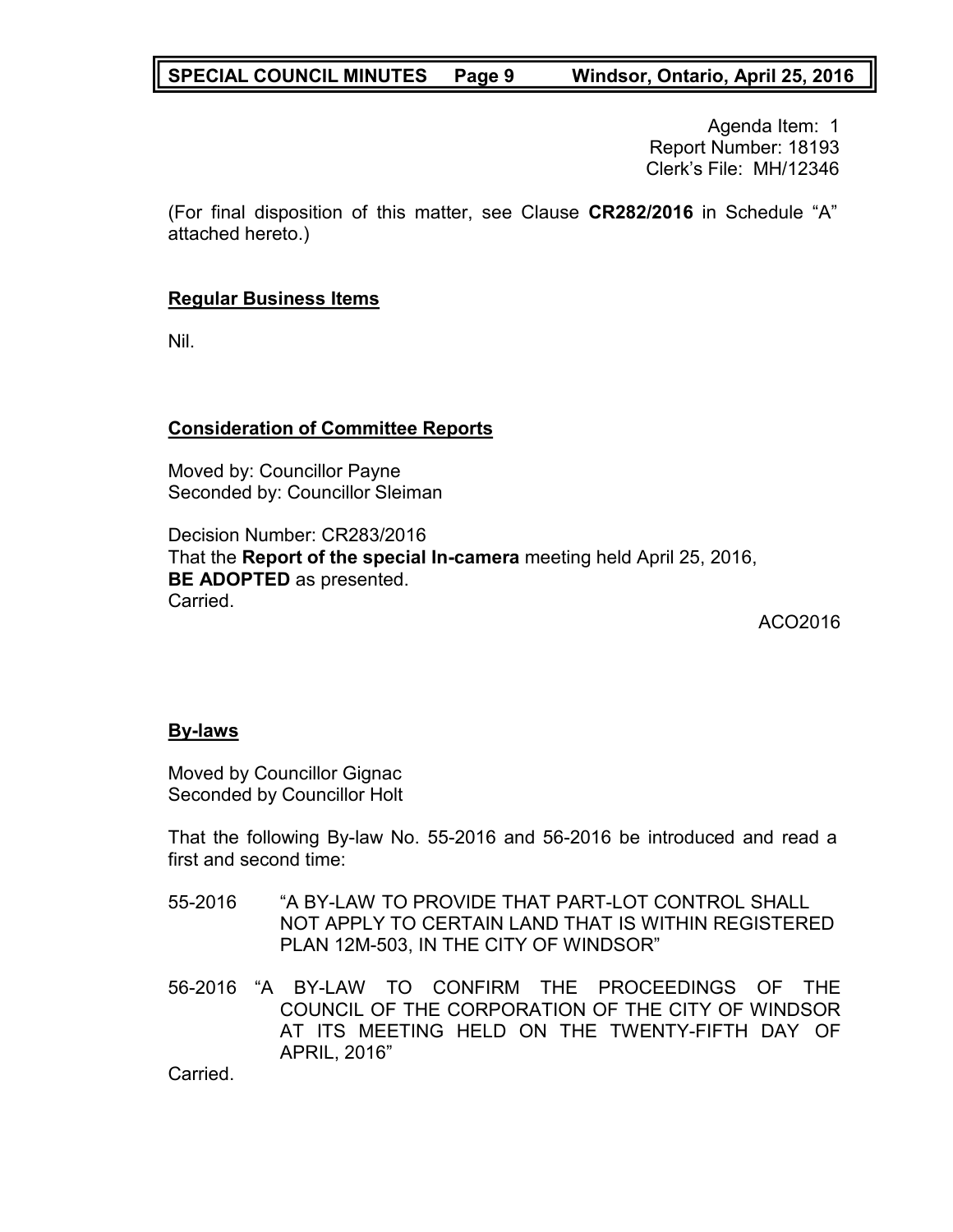## **SPECIAL COUNCIL MINUTES Page 10 Windsor, Ontario, April 25, 2016**

Moved by Councillor Kusmierczyk Seconded by Councillor Sleiman

That the Committee of the Whole does now rise and report to Council respecting the business items considered by the Committee.

1) Consideration of business items listed on the Agenda (as presented)

2) By-laws given first and second readings (as presented) Carried.

## **Third Reading of By-law**

Moved by Councillor Payne Seconded by Councillor Sleiman

That By-Law 55-2016 and 56-2016, having been read a first and second time be now read a third time and finally passed and that the Mayor and Clerk **BE AUTHORIZED** to sign and seal the same notwithstanding any contrary provision of the Council. **Carried** 

## **Adjournment**

Moved by Councillor Borrelli Seconded by Councillor Bortolin

That this Council meeting stand adjourned until the next regular meeting of Council or at the call of the Mayor. Carried.

Accordingly, the meeting is adjourned at 12:10 o'clock a.m. on Tuesday, April 26, 2016.

**MAYOR**

**CITY CLERK**

## **THIS IS A DRAFT COPY**

**DEPUTY CITY CLERK/SENIOR MANAGER OF COUNCIL SERVICES**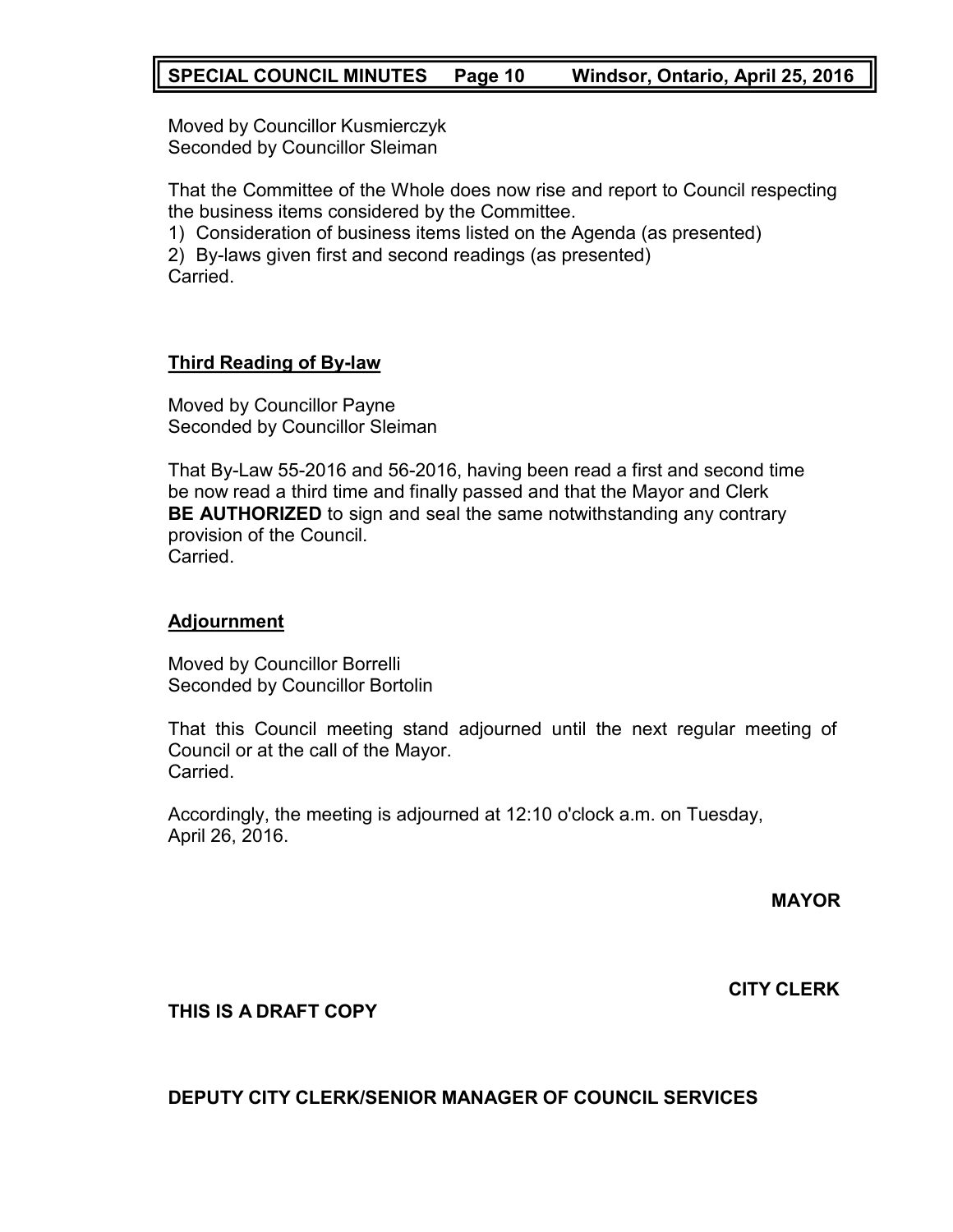## **SPECIAL COUNCIL MINUTES Page 11 Windsor, Ontario, April 25, 2016**

Moved by: Councillor Francis Seconded by: Councillor Gignac

#### Decision Number: CR282/2016

**THAT SUBJECT TO** the County of Essex agreeing to the proposed cost sharing methodology, and **SUBJECT TO** no significant changes being made to the current (Phase 1B) Windsor-Essex Hospitals Systems Plan:

City Council **APPROVE** the negotiated cost sharing ratio with the County of Essex to be on the basis of the population ratio from the latest census data available just prior to making the required payment to the Hospitals; and

That City Council **APPROVE** that the required funding of the City's share of the total upset City/County contribution of \$200 million (to be reduced by any funding that the Hospitals may raise towards the cost of construction independently of the City/County contribution) be raised by way of:

- A one-time dedicated property tax levy increase of \$3,875,000 (1%) starting in 2016 through 2029 or earlier based on the interest earned, then ending immediately thereafter;
- Utilization of unallocated Samsung Lease Revenues beginning in 2020 through 2029;
- Earmarking of \$6.9 million of the annual capital budget funding from 2023- 2027, and \$6.2 million in 2028; and further,
- That should the proposed Windsor-Essex Hospital Plan not proceed for any reason that all funds plus accrued interest that have been accumulated in the dedicated Reserve Fund for the Windsor-Essex Hospital Plan **BE UTILIZED** to offset any future tax increases and the levy itself to immediately end thereafter; and,
- That appropriate wording for the tax levy **BE INCLUDED** on the tax bill as a line item.

**THAT** the funding **BE TRANSFERRED** to the Hospitals only **UPON CERTIFICATION** of substantial completion of the underlying project components for which the funds are being transferred, but **in no case before January 1st , 2026**; and

**THAT** a dedicated reserve fund **BE ESTABLISHED** to hold and invest the funds until the required disbursements are made;

**THAT** the status of the reserve **BE REPORTED** annually to Council as part of the budget deliberations along with any recommended actions relative to any projected surplus or deficit that may have developed in the funding model due to changes in the underlying assumptions. Carried.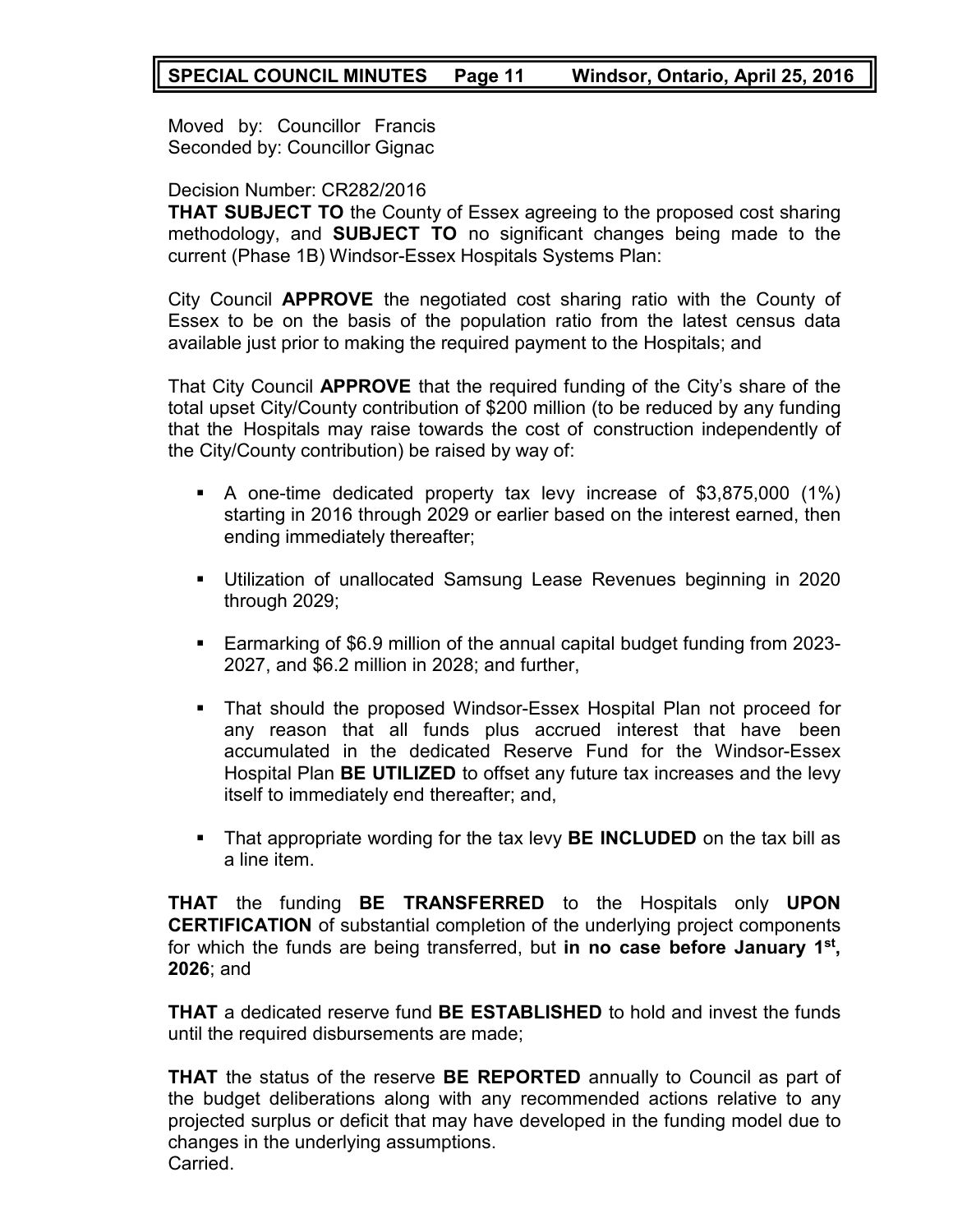# **SPECIAL COUNCIL MINUTES Page 12 Windsor, Ontario, April 25, 2016**

At the request of Mayor Dilkens a **recorded vote** is taken:

## **RESULTS OF RECORDED VOTE:**

|         | In Favour Councillors Gignac, Borrelli, Bortolin, Elliott, Francis, Kusmierczyk,<br>Payne, Sleiman and Mayor Dilkens |  |
|---------|----------------------------------------------------------------------------------------------------------------------|--|
|         | Opposed Councillor Holt                                                                                              |  |
| Abstain | Councillor Marra                                                                                                     |  |
| Absent  | ∥None                                                                                                                |  |

Agenda Item: 1 Report Number: 18193 Clerk's File: MH/12346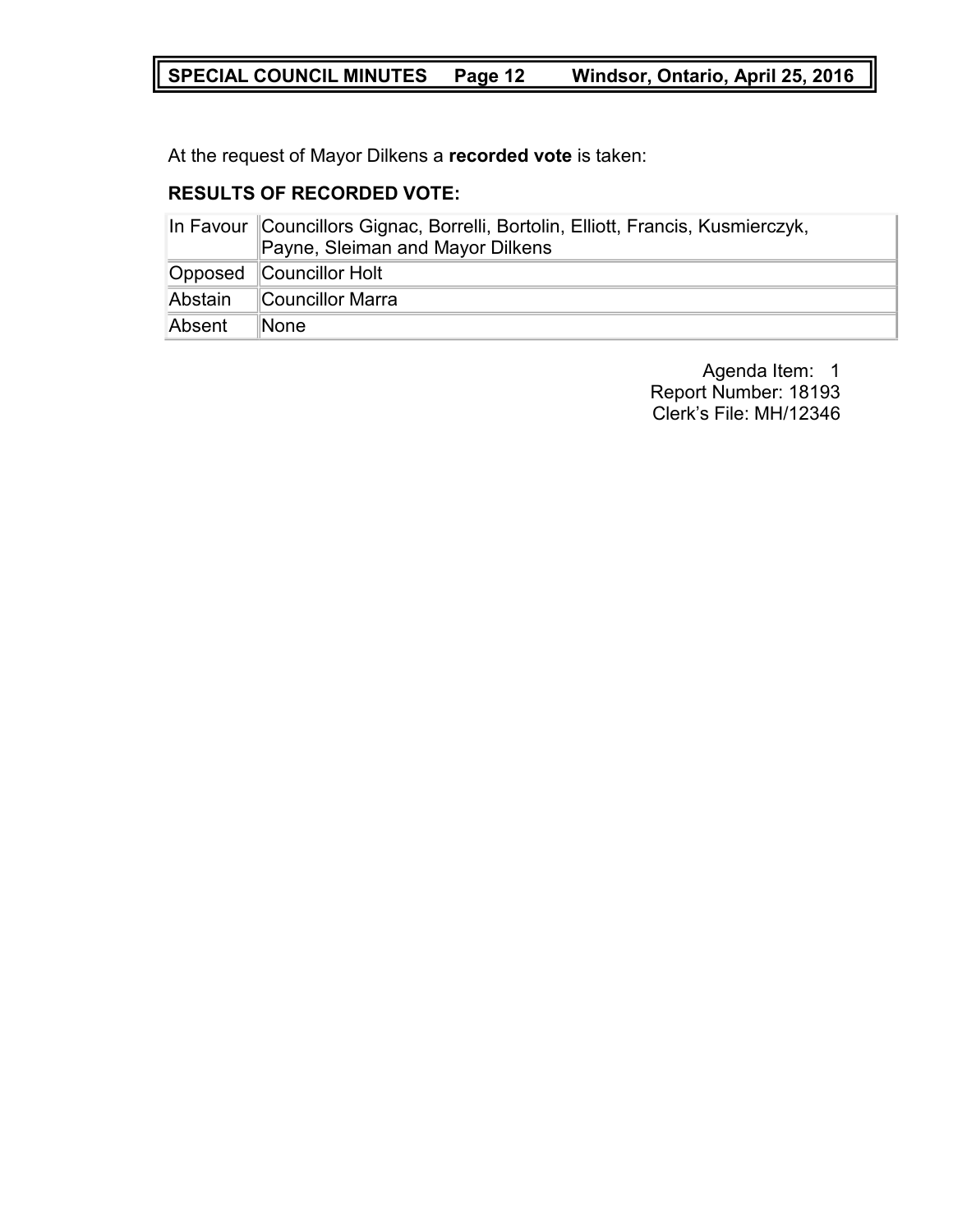**SPECIAL COUNCIL MINUTES Page 13 Windsor, Ontario, April 25, 2016**

**ADOPTED by Council at its meeting held April 25, 2016 [CR283/2016]** VC/bm

# **SPECIAL MEETING OF COUNCIL – IN CAMERA April 25, 2016**

#### **Meeting called to order at: 4:00 p.m.**

#### **Members in Attendance:**

Mayor D. Dilkens Councillor F. Francis Councillor J. Elliott Councillor R. Bortolin Councillor B. Marra Councillor J. Gignac Councillor P. Borrelli Councillor H. Payne Councillor E. Sleiman Councillor I. Kusmierczyk

#### **Members Absent:**

Councillor C. Holt (work committment)

#### **Also in attendance:**

- O. Colucci, Chief Administrative Officer
- J. Payne, Community Development and Health Commissioner and
	- Corporate Leader Social Development, Health, Recreation and Culture
- M. Winterton, City Engineer and Corporate Leader Environmental Protection and Transportation
- V. Critchley, City Clerk/Licence Commissioner and Corporate Leader Public Engagement and Human Resources
- J. Mancina, Chief Financial Officer/City Treasurer and Corporate Leader Finance and Technology
- S. Askin-Hager, City Solicitor and Corporate Leader Economic Development and Public Safety
- F. Scarfone, Manager of Real Estate Services (Item 1)

# **Verbal Motion is presented by Councillor Sleiman, seconded by Councillor Francis,**

**to move in Camera for discussion of the following item(s):**